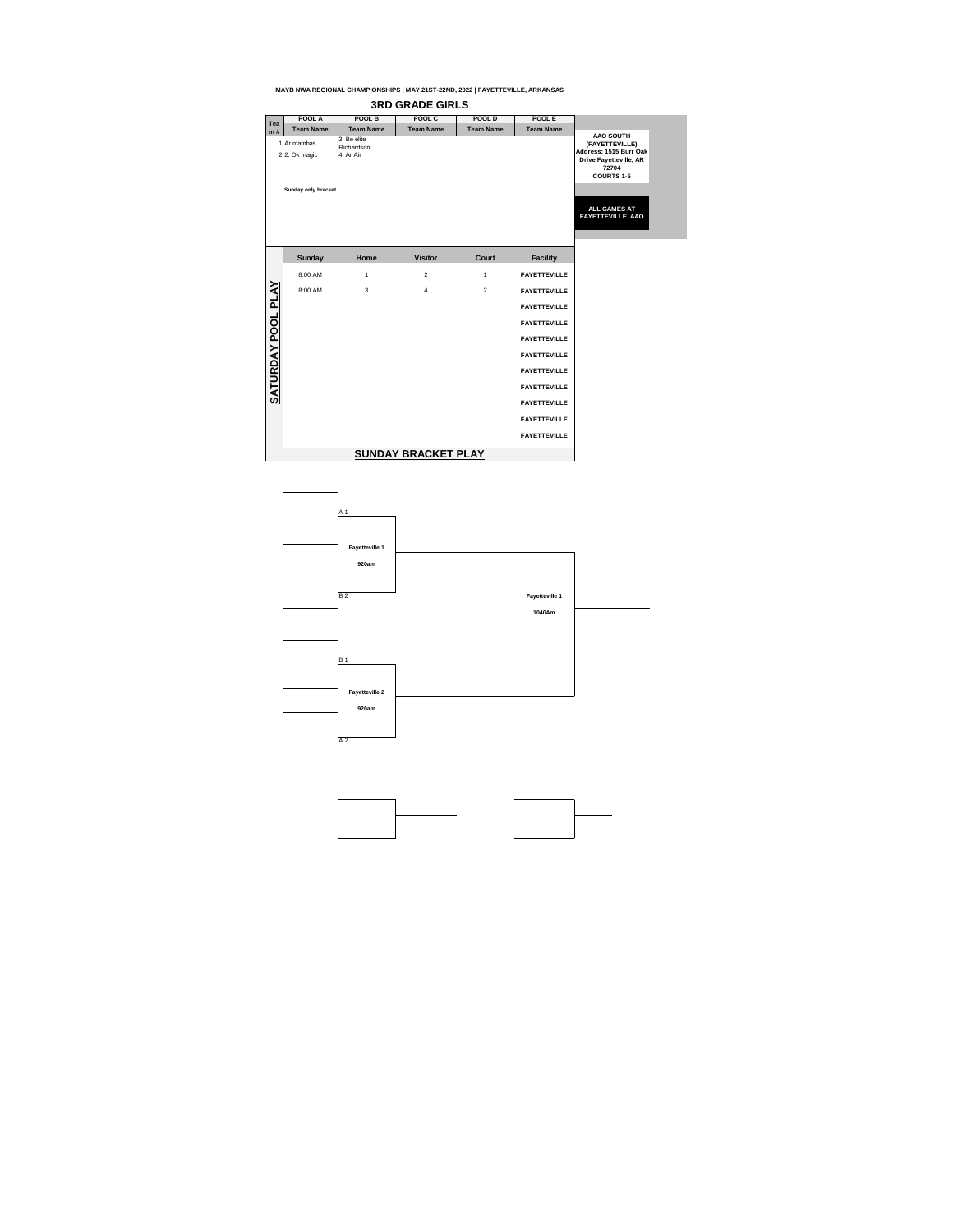|                  | POOL A                         | POOL B                                    | POOL C                                          | POOL D           | POOL E                    |                                                                                                                                                                 |
|------------------|--------------------------------|-------------------------------------------|-------------------------------------------------|------------------|---------------------------|-----------------------------------------------------------------------------------------------------------------------------------------------------------------|
| <b>Tea</b><br>m# | <b>Team Name</b>               | <b>Team Name</b>                          | <b>Team Name</b>                                | <b>Team Name</b> | <b>Team Name</b>          |                                                                                                                                                                 |
|                  | 1 Tar Heels<br>2 Flight Misiak | 3. Playmakers 3rd<br>sat<br>4. DEBS elite | 5. Woodz elite<br>6. Playmakers 4th 8. Trappers | 7. Lang ac       | 9. Trappers<br>orange sun | <b>AAO SOUTH</b><br>(FAYETTEVILLE)<br>Address: 1515 Burr<br>Oak Drive Fayetteville,<br>AR 72704<br><b>COURTS 1-5</b><br><b>ALL GAMES AT</b><br>FAYETTEVILLE AAO |
|                  | <b>Saturday</b>                | Home                                      | <b>Visitor</b>                                  | <b>Court</b>     | <b>Facility</b>           |                                                                                                                                                                 |
|                  | 8:00 AM                        | 1                                         | $\overline{2}$                                  | $\overline{2}$   | <b>FAYETTEVILLE</b>       |                                                                                                                                                                 |
| <b>PLAY</b>      | 845am                          | 5                                         | $6\phantom{a}$                                  | $\mathbf{3}$     | <b>FAYETTEVILLE</b>       |                                                                                                                                                                 |
|                  | 845am                          | $\overline{7}$                            | $\bf 8$                                         | $\overline{2}$   | <b>FAYETTEVILLE</b>       |                                                                                                                                                                 |
| POOL             | 930am                          | 5                                         | 8                                               | $\overline{2}$   | <b>FAYETTEVILLE</b>       |                                                                                                                                                                 |
|                  | 1015am                         |                                           | 4                                               | $2^{\circ}$      | <b>FAYETTEVILLE</b>       |                                                                                                                                                                 |
|                  | 1015am                         | $\overline{\mathbf{7}}$                   | $6\phantom{1}$                                  | $\mathbf{3}$     | <b>FAYETTEVILLE</b>       |                                                                                                                                                                 |
|                  | 11:00 AM                       | $\mathfrak{S}$                            | $\overline{2}$                                  | $\overline{2}$   | <b>FAYETTEVILLE</b>       |                                                                                                                                                                 |
| <u>SATURDAY</u>  | 1230pm                         | $\mathbf{3}$                              | $\overline{4}$                                  | $\overline{2}$   | <b>FAYETTEVILLE</b>       |                                                                                                                                                                 |
|                  |                                |                                           |                                                 |                  | <b>FAYETTEVILLE</b>       |                                                                                                                                                                 |
|                  |                                |                                           |                                                 |                  | <b>FAYETTEVILLE</b>       |                                                                                                                                                                 |
|                  |                                |                                           |                                                 |                  | <b>FAYETTEVILLE</b>       |                                                                                                                                                                 |



# **SUNDAY BRACKET PLAY**

#### **MAYB NWA REGIONAL CHAMPIONSHIPS | MAY 21ST-22ND, 2022 | FAYETTEVILLE, ARKANSAS**

### **3RD & 4TH GRADE BOYS**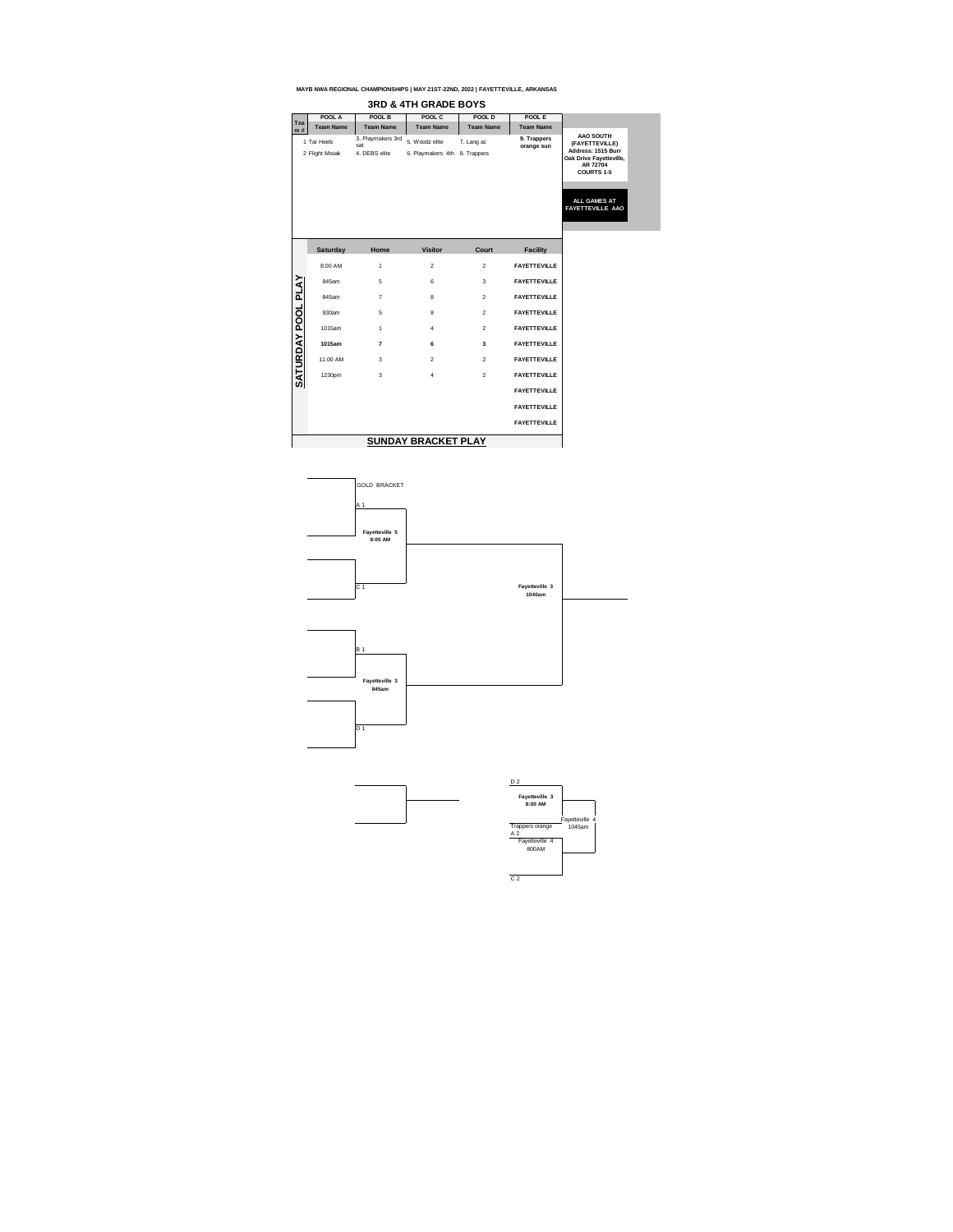| <b>Tea</b>    | POOL A                  | POOL B                        | POOL C                                                 | POOL D           | POOL E              |                                                                                                                             |
|---------------|-------------------------|-------------------------------|--------------------------------------------------------|------------------|---------------------|-----------------------------------------------------------------------------------------------------------------------------|
| m#            | <b>Team Name</b>        | <b>Team Name</b>              | <b>Team Name</b>                                       | <b>Team Name</b> | <b>Team Name</b>    |                                                                                                                             |
|               | Playmakers<br>2 Lang ac | 3. Dream elite<br>4. Team Jah | 5. Hawks<br>6. Cardinals sat<br>7. Drillz 4 skillz sat |                  |                     | <b>AAO SOUTH</b><br>(FAYETTEVILLE)<br>Address: 1515 Burr Oak<br><b>Drive Fayetteville, AR</b><br>72704<br><b>COURTS 1-5</b> |
|               |                         |                               |                                                        |                  |                     | <b>ALL GAMES AT</b><br><b>FAYETTEVILLE AAO</b>                                                                              |
|               | <b>Saturday</b>         | Home                          | <b>Visitor</b>                                         | <b>Court</b>     | <b>Facility</b>     |                                                                                                                             |
|               | 8:00 AM                 | $\overline{7}$                | $\,6$                                                  | 3                | <b>FAYETTEVILLE</b> |                                                                                                                             |
| <b>PLAY</b>   | 930am                   | $\overline{7}$                | $5\phantom{.0}$                                        | 3                | <b>FAYETTEVILLE</b> |                                                                                                                             |
|               | 11:00 AM                | 5                             | 6                                                      | 3                | <b>FAYETTEVILLE</b> |                                                                                                                             |
| AY POOL       | 545pm                   | 3                             | $\overline{\mathcal{A}}$                               | $\mathbf{3}$     | <b>FAYETTEVILLE</b> |                                                                                                                             |
|               | 715pm                   | $\mathbf 1$                   | $\overline{\mathcal{A}}$                               | 3                | <b>FAYETTEVILLE</b> |                                                                                                                             |
|               | 845pm                   | $\mathbf{2}$                  | 3 <sup>1</sup>                                         | $\mathbf 1$      | <b>FAYETTEVILLE</b> |                                                                                                                             |
| <b>SATURD</b> | 930pm                   | 1                             | $\overline{2}$                                         | 1                | <b>FAYETTEVILLE</b> |                                                                                                                             |
|               |                         |                               |                                                        |                  | <b>FAYETTEVILLE</b> |                                                                                                                             |
|               |                         |                               |                                                        |                  | <b>FAYETTEVILLE</b> |                                                                                                                             |
|               |                         |                               |                                                        |                  | <b>FAYETTEVILLE</b> |                                                                                                                             |
|               |                         |                               |                                                        |                  | <b>FAYETTEVILLE</b> |                                                                                                                             |
|               |                         |                               |                                                        |                  |                     |                                                                                                                             |



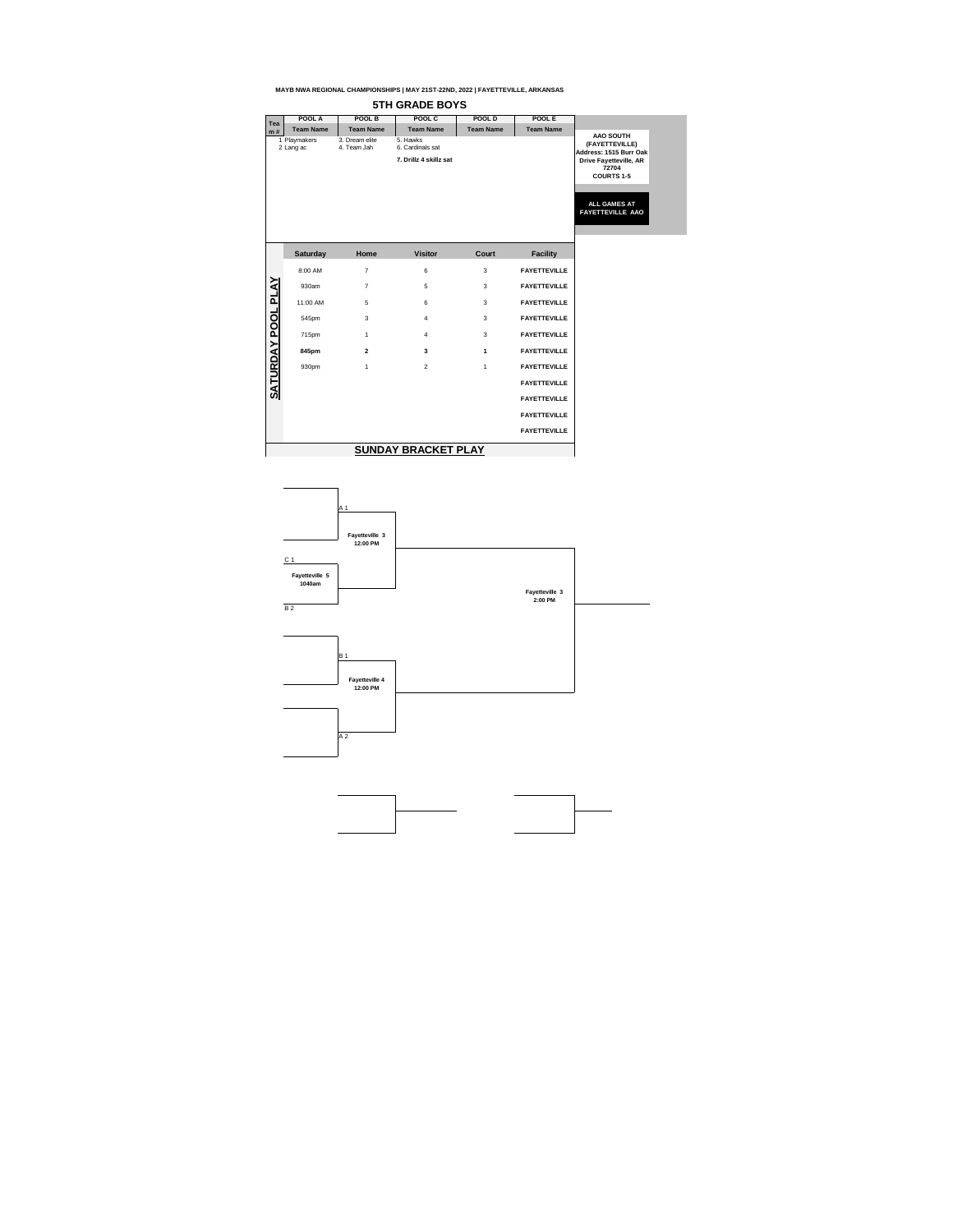

|                  | POOL A           | POOL B           | POOL C                          | POOL D           | POOL E                      |
|------------------|------------------|------------------|---------------------------------|------------------|-----------------------------|
| <b>Tea</b><br>m# | <b>Team Name</b> | <b>Team Name</b> | <b>Team Name</b>                | <b>Team Name</b> | <b>Team Name</b>            |
|                  | 1 Playmakers     | 4. Aces          | 7. Ok swift Cantrell 9. Team Ar |                  | 11. Blazers<br>Anderson sat |
|                  | 2 479 T wolves   | 5. P g Tigers    | 8. HBA Brogdam                  | 10. Team jah     | 12. Assassins<br>elite sun  |
|                  | 3 Nwa warriors   | 6. Ok swift 2028 |                                 |                  |                             |
|                  |                  |                  |                                 |                  |                             |
|                  |                  |                  |                                 |                  |                             |
|                  | <b>Saturday</b>  | Home             | <b>Visitor</b>                  | <b>Court</b>     | <b>Facility</b>             |
|                  | 1145am           | $\overline{4}$   | 5                               | $\mathfrak{3}$   | <b>FAYETTEVILLE</b>         |
| <b>AY</b>        | 1230pm           | 11               | 10                              | $\mathbf{3}$     | <b>FAYETTEVILLE</b>         |
| ᆜ                | 115pm            | $6\phantom{1}$   | 5                               | $\mathfrak{S}$   | <b>FAYETTEVILLE</b>         |
|                  | 2:00 PM          | $\overline{7}$   | 8                               | 3                | <b>FAYETTEVILLE</b>         |
| <b>POOL</b>      | 245pm            | 6                | 4                               | 3                | <b>FAYETTEVILLE</b>         |
|                  | 245pm            | 9                | 10                              | $\boldsymbol{2}$ | <b>FAYETTEVILLE</b>         |
|                  | 330pm            | $\mathbf{1}$     | $\mathbf{2}$                    | $\mathfrak{3}$   | <b>FAYETTEVILLE</b>         |
| <u>SATURDAY</u>  | 415pm            | $\boldsymbol{9}$ | $\overline{7}$                  | $\mathfrak{3}$   | <b>FAYETTEVILLE</b>         |
|                  | 5:00 PM          | 11               | $\,8\,$                         | $\mathfrak{3}$   | <b>FAYETTEVILLE</b>         |
|                  | 630pm            | $\overline{2}$   | 3                               | $\mathfrak{S}$   | <b>FAYETTEVILLE</b>         |
|                  | 845pm            | $\mathbf{1}$     | $\mathfrak{B}$                  | $\sqrt{3}$       | <b>FAYETTEVILLE</b>         |





# **SUNDAY BRACKET PLAY**

#### **MAYB NWA REGIONAL CHAMPIONSHIPS | MAY 21ST-22ND, 2022 | FAYETTEVILLE, ARKANSAS**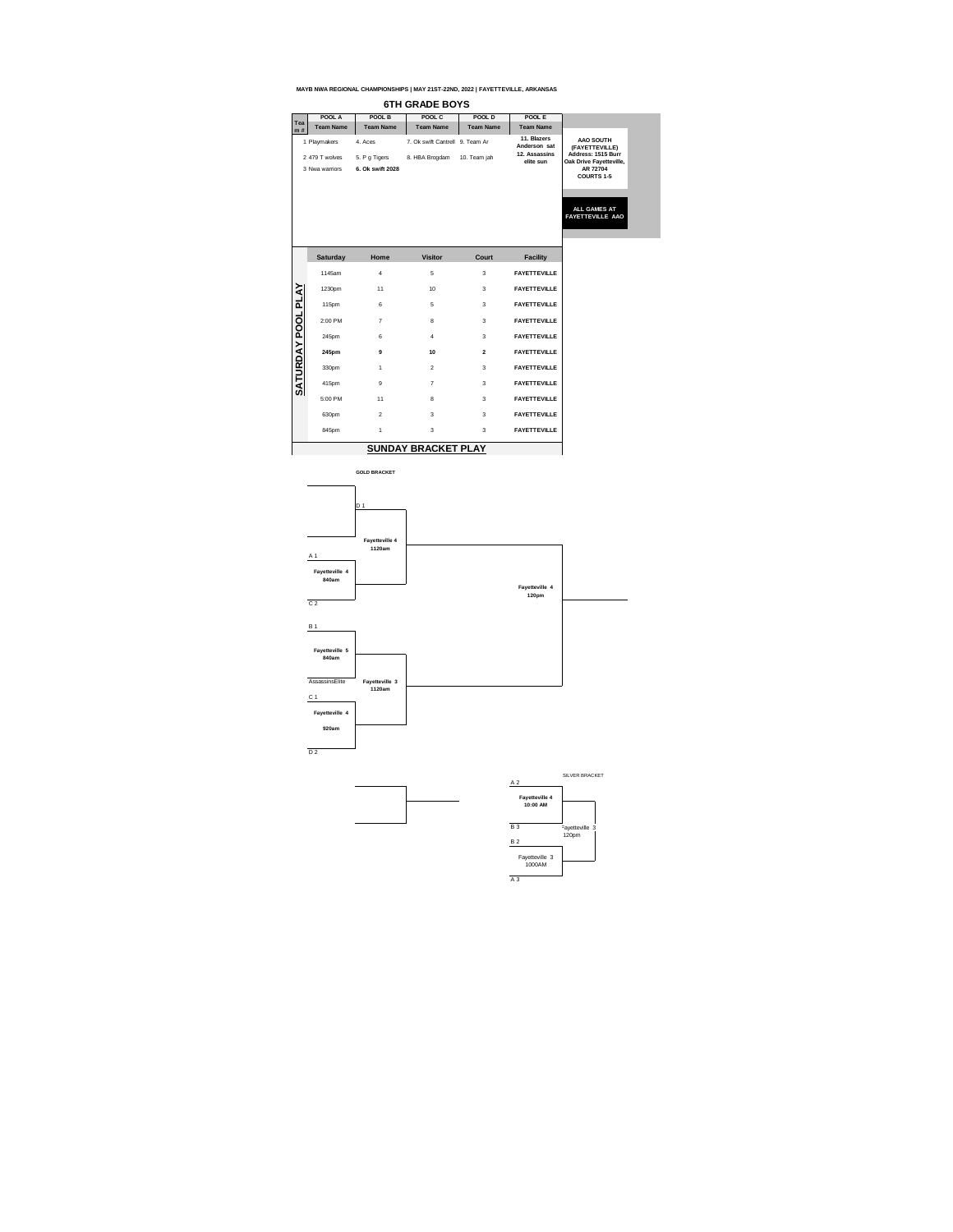| Tea            | <b>POOL A</b>               | <b>POOL B</b>                 | POOL C                            | POOL D                                | POOL E              |                                                                                                                                                                               |
|----------------|-----------------------------|-------------------------------|-----------------------------------|---------------------------------------|---------------------|-------------------------------------------------------------------------------------------------------------------------------------------------------------------------------|
| m#             | <b>Team Name</b>            | <b>Team Name</b>              | <b>Team Name</b>                  | <b>Team Name</b>                      | <b>Team Name</b>    |                                                                                                                                                                               |
|                | 1 Ar mambas<br>2 PR Blazers | 3. Playmakers<br>4. No limits | 5. Nwa elite<br>6. Lady blaze sat | 7. Rainmakers<br>8. Be elite Scribner |                     | <b>AAO SOUTH</b><br>(FAYETTEVILLE)<br>Address: 1515 Burr Oak<br><b>Drive Fayetteville, AR</b><br>72704<br><b>COURTS 1-5</b><br><b>ALL GAMES AT</b><br><b>FAYETTEVILLE AAO</b> |
|                | <b>Saturday</b>             | Home                          | <b>Visitor</b>                    | <b>Court</b>                          | <b>Facility</b>     |                                                                                                                                                                               |
|                | 845am                       | $\mathbf 1$                   | $\overline{2}$                    | 1                                     | <b>FAYETTEVILLE</b> |                                                                                                                                                                               |
| $\overline{A}$ | 1015am                      | $\mathfrak{S}$                | $\overline{\mathcal{A}}$          | $\mathbf{1}$                          | <b>FAYETTEVILLE</b> |                                                                                                                                                                               |
| 군              | 1145am                      | 1                             | 3                                 | 1                                     | <b>FAYETTEVILLE</b> |                                                                                                                                                                               |
| <b>POOL</b>    | 1230pm                      | $\overline{2}$                | 4                                 | $\mathbf 1$                           | <b>FAYETTEVILLE</b> |                                                                                                                                                                               |
|                | 245pm                       | 5                             | $6\phantom{1}$                    | $\mathbf 1$                           | <b>FAYETTEVILLE</b> |                                                                                                                                                                               |
| YA             | 415pm                       | 7                             | 8                                 | $\mathbf 1$                           | <b>FAYETTEVILLE</b> |                                                                                                                                                                               |
|                | 545pm                       | $\overline{5}$                | $\overline{7}$                    | 1                                     | <b>FAYETTEVILLE</b> |                                                                                                                                                                               |
| <b>SATURD</b>  | 630pm                       | $\,6$                         | 8                                 | $\mathbf 1$                           | <b>FAYETTEVILLE</b> |                                                                                                                                                                               |
|                |                             |                               |                                   |                                       | <b>FAYETTEVILLE</b> |                                                                                                                                                                               |
|                |                             |                               |                                   |                                       | <b>FAYETTEVILLE</b> |                                                                                                                                                                               |
|                |                             |                               |                                   |                                       | <b>FAYETTEVILLE</b> |                                                                                                                                                                               |
|                |                             |                               |                                   |                                       |                     |                                                                                                                                                                               |



### **6TH GRADE GIRLS**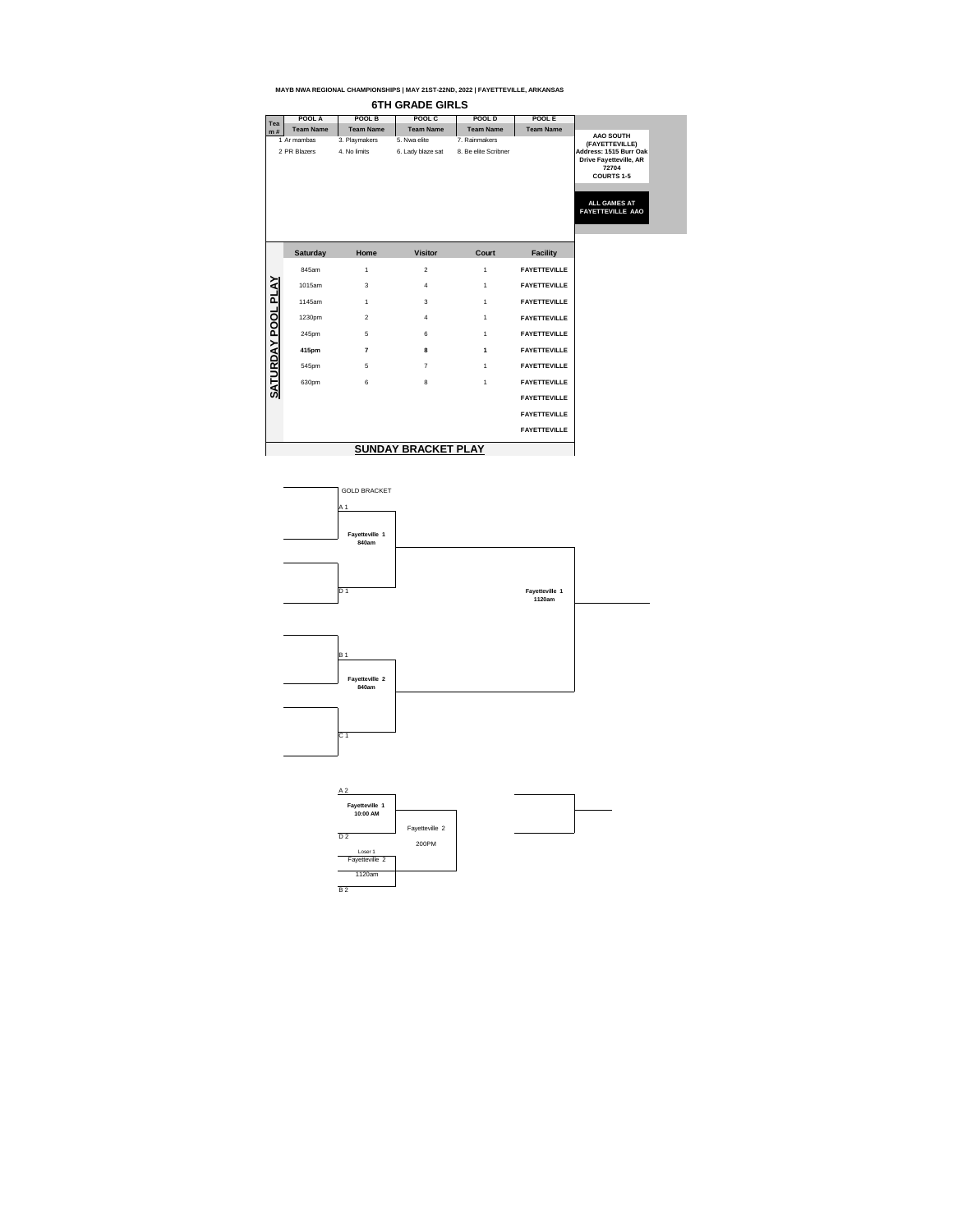



| Tea                   | POOL A                          | POOL B                               | POOL C                      | POOL D           | POOL E              |                                                                                                                                                                               |
|-----------------------|---------------------------------|--------------------------------------|-----------------------------|------------------|---------------------|-------------------------------------------------------------------------------------------------------------------------------------------------------------------------------|
| m#                    | <b>Team Name</b>                | <b>Team Name</b>                     | <b>Team Name</b>            | <b>Team Name</b> | <b>Team Name</b>    |                                                                                                                                                                               |
|                       | 1 ID3ntity elite<br>2 Ar splash | 3. Be elite Scribner<br>4. Mo flight | 5. Be elite shroeder<br>sat |                  |                     | <b>AAO SOUTH</b><br>(FAYETTEVILLE)<br>Address: 1515 Burr Oak<br><b>Drive Fayetteville, AR</b><br>72704<br><b>COURTS 1-5</b><br><b>ALL GAMES AT</b><br><b>FAYETTEVILLE AAO</b> |
|                       | <b>Saturday</b>                 | Home                                 | <b>Visitor</b>              | <b>Court</b>     | <b>Facility</b>     |                                                                                                                                                                               |
|                       | 115pm                           | 5                                    | $\overline{2}$              | 2                | <b>FAYETTEVILLE</b> |                                                                                                                                                                               |
| <b>NA</b>             | 330pm                           | 5                                    | 4                           | $\overline{2}$   | <b>FAYETTEVILLE</b> |                                                                                                                                                                               |
| ᆜ                     | 415pm                           | $\mathbf 1$                          | $\overline{2}$              | $\overline{2}$   | <b>FAYETTEVILLE</b> |                                                                                                                                                                               |
| <b>POOL</b>           | 545pm                           | 3                                    | 4                           | $\overline{2}$   | <b>FAYETTEVILLE</b> |                                                                                                                                                                               |
|                       | 715pm                           | $\mathbf 1$                          | 4                           | $\overline{2}$   | <b>FAYETTEVILLE</b> |                                                                                                                                                                               |
| $\overline{\Delta Y}$ | 845pm                           | 3                                    | $\mathbf 2$                 | $\mathbf{2}$     | <b>FAYETTEVILLE</b> |                                                                                                                                                                               |
| $\Box$                |                                 |                                      |                             |                  | <b>FAYETTEVILLE</b> |                                                                                                                                                                               |
| <b>SATUR</b>          |                                 |                                      |                             |                  | <b>FAYETTEVILLE</b> |                                                                                                                                                                               |
|                       |                                 |                                      |                             |                  | <b>FAYETTEVILLE</b> |                                                                                                                                                                               |
|                       |                                 |                                      |                             |                  | <b>FAYETTEVILLE</b> |                                                                                                                                                                               |
|                       |                                 |                                      |                             |                  | <b>FAYETTEVILLE</b> |                                                                                                                                                                               |
|                       |                                 |                                      |                             |                  |                     |                                                                                                                                                                               |

## **7TH GRADE GIRLS**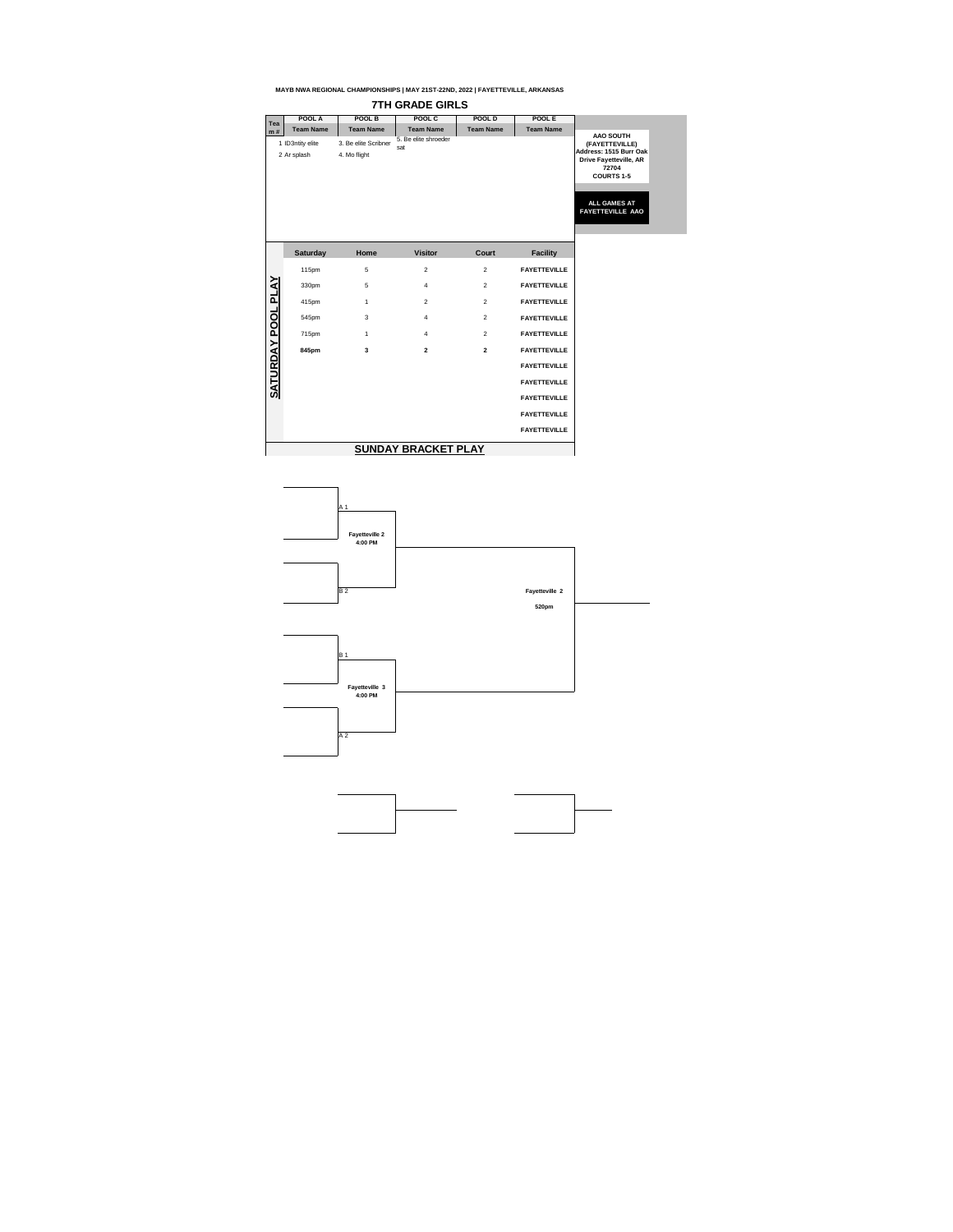|                  | POOL A                             | POOL B                                                 | POOL C                      | <b>POOL D</b>                                            | POOL E                                                            |                                                                                     |
|------------------|------------------------------------|--------------------------------------------------------|-----------------------------|----------------------------------------------------------|-------------------------------------------------------------------|-------------------------------------------------------------------------------------|
| <b>Tea</b><br>m# | <b>Team Name</b>                   | <b>Team Name</b>                                       | <b>Team Name</b>            | <b>Team Name</b>                                         | <b>Team Name</b>                                                  |                                                                                     |
|                  | 1 479 T wolves red<br>2 Stray dogs | 4. Ok swift<br>Kennedy 2026<br>5. Flight<br>Hutchinson | 7. DEBS Elite<br>8. Blazers | 10. Be Elite<br>sumpter sst<br>11. Ok swift 2026<br>belt | 12.479 T wolves<br><b>Bluess sat</b><br>13. Spartans blue<br>2026 | <b>AAO SOUTH</b><br>(FAYETTEVILLE)<br>Address: 1515 Burr<br>Oak Drive Fayetteville, |
|                  | 3 Playmakers 8th                   | <b>6. N T X</b>                                        | 9. Be Elite chism           | 14. Playmakers<br>7th sun                                |                                                                   | AR 72704<br><b>COURTS 1-5</b>                                                       |
|                  |                                    |                                                        |                             |                                                          |                                                                   |                                                                                     |
|                  |                                    |                                                        |                             |                                                          |                                                                   | <b>ALL GAMES AT</b><br><b>FAYETTEVILLE AAO</b>                                      |
|                  |                                    |                                                        |                             |                                                          |                                                                   |                                                                                     |
|                  |                                    |                                                        |                             |                                                          |                                                                   |                                                                                     |
|                  | <b>Saturday</b>                    | Home                                                   | <b>Visitor</b>              | <b>Court</b>                                             | <b>Facility</b>                                                   |                                                                                     |
|                  | 8:00 AM                            | $\mathbf{1}$                                           | 2                           | $\overline{4}$                                           | <b>FAYETTEVILLE</b>                                               |                                                                                     |
| <b>PLAY</b>      | 845am                              | $\overline{4}$                                         | 6                           | $\overline{4}$                                           | <b>FAYETTEVILLE</b>                                               |                                                                                     |
|                  | 11:00 AM                           | $\overline{2}$                                         | 3                           | $\overline{4}$                                           | <b>FAYETTEVILLE</b>                                               |                                                                                     |
| POOL             | 11:00 AM                           | 5                                                      | 6                           | 5                                                        | <b>FAYETTEVILLE</b>                                               |                                                                                     |
|                  | 115pm                              | 1                                                      | 3                           | $\overline{4}$                                           | <b>FAYETTEVILLE</b>                                               |                                                                                     |
|                  | 2:00 PM                            | $\overline{\mathbf{4}}$                                | $5\phantom{1}$              | 4                                                        | <b>FAYETTEVILLE</b>                                               |                                                                                     |
|                  | 415pm                              | 10                                                     | 11                          | 4                                                        |                                                                   |                                                                                     |
| <b>SATURDAY</b>  | 415pm                              | 12                                                     | 13                          | 5                                                        | <b>FAYETTEVILLE</b>                                               |                                                                                     |
|                  | 5:00 PM                            | $\bf 8$                                                | $9\,$                       | 4                                                        | <b>FAYETTEVILLE</b>                                               |                                                                                     |
|                  | 630pm                              | $\overline{7}$                                         | 9                           | 4                                                        |                                                                   |                                                                                     |
|                  |                                    |                                                        |                             |                                                          | <b>FAYETTEVILLE</b>                                               |                                                                                     |
|                  | 715pnn                             | 10                                                     | 13                          | 4                                                        |                                                                   |                                                                                     |
|                  | 8:00 PM                            | 12                                                     | 11                          | 4                                                        | <b>FAYETTEVILLE</b>                                               |                                                                                     |
|                  | 845pm                              | $\overline{7}$                                         | 8                           | 4                                                        | <b>FAYETTEVILLE</b>                                               |                                                                                     |

# **SUNDAY BRACKET PLAY**



C 3

#### **MAYB NWA REGIONAL CHAMPIONSHIPS | MAY 21ST-22ND, 2022 | FAYETTEVILLE, ARKANSAS**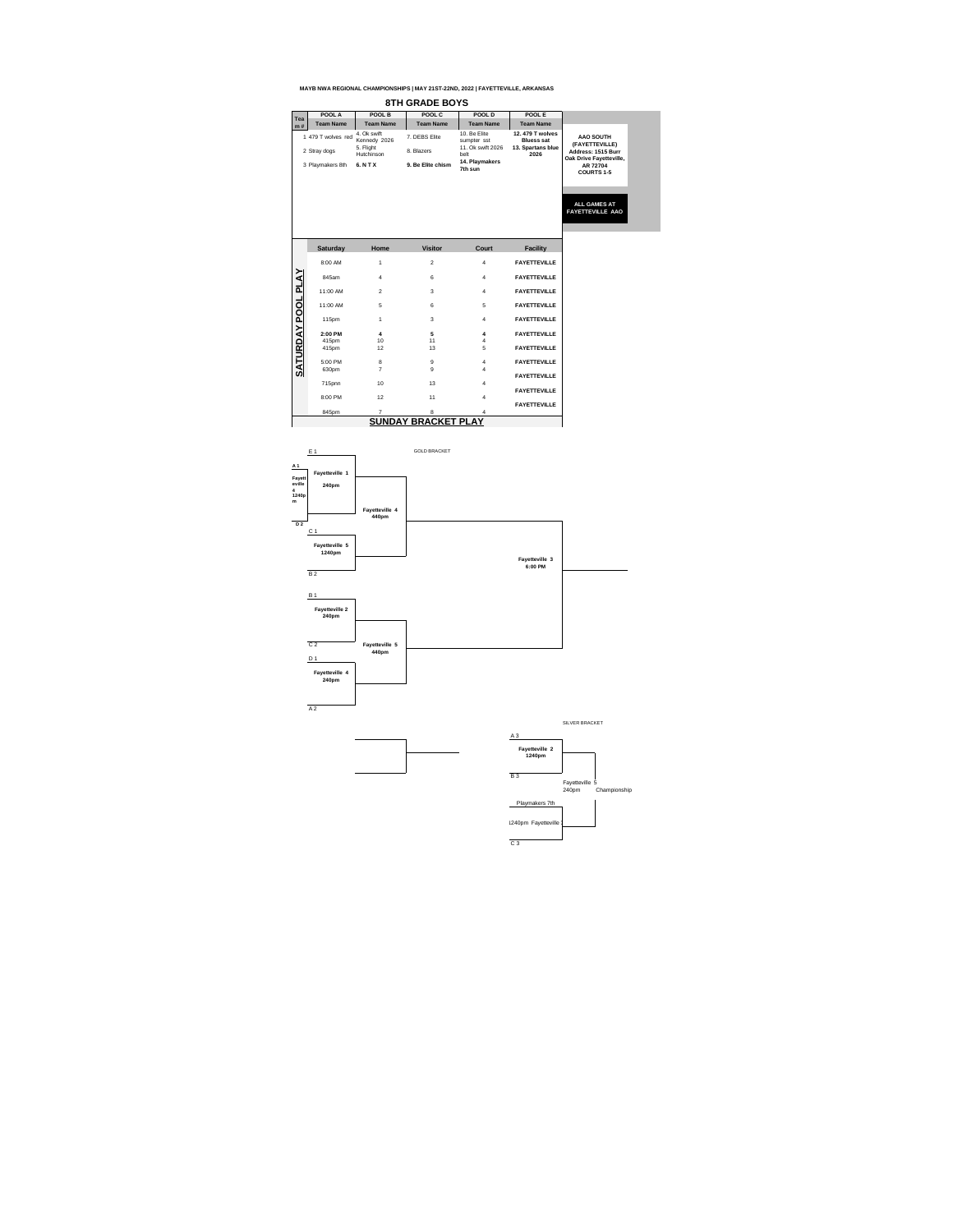



| Tea                               | <b>POOL A</b>                                  | <b>POOL B</b>                                | POOL C                           | POOL D           | POOL E              |                                                                                                                                                                        |
|-----------------------------------|------------------------------------------------|----------------------------------------------|----------------------------------|------------------|---------------------|------------------------------------------------------------------------------------------------------------------------------------------------------------------------|
| m#                                | <b>Team Name</b><br>1 Playmakers<br>2 Be Elite | <b>Team Name</b><br>3. Aces<br>4. DEBS elite | <b>Team Name</b><br>5. Hoops sun | <b>Team Name</b> | <b>Team Name</b>    | <b>AAO SOUTH</b><br>(FAYETTEVILLE)<br>Address: 1515 Burr Oak<br>Drive Fayetteville, AR<br>72704<br><b>COURTS 1-5</b><br><b>ALL GAMES AT</b><br><b>FAYETTEVILLE AAO</b> |
|                                   | <b>Saturday</b>                                | Home                                         | <b>Visitor</b>                   | <b>Court</b>     | <b>Facility</b>     |                                                                                                                                                                        |
|                                   | 8:00 PM                                        | $\mathbf{1}$                                 | $\overline{2}$                   | $\overline{2}$   | <b>FAYETTEVILLE</b> |                                                                                                                                                                        |
| $\boldsymbol{\breve{\mathsf{A}}}$ | 8:00 PM                                        | $\mathfrak{S}$                               | $\overline{4}$                   | $\mathfrak{S}$   | <b>FAYETTEVILLE</b> |                                                                                                                                                                        |
| ᆜ                                 | 930pm                                          | $\mathbf 1$                                  | $\overline{4}$                   | $\mathfrak{S}$   | <b>FAYETTEVILLE</b> |                                                                                                                                                                        |
| POOL                              | 930pm                                          | $\mathfrak{S}$                               | $\overline{2}$                   | $\overline{2}$   | <b>FAYETTEVILLE</b> |                                                                                                                                                                        |
|                                   |                                                |                                              |                                  |                  | <b>FAYETTEVILLE</b> |                                                                                                                                                                        |
| <b>NAQ</b>                        |                                                |                                              |                                  |                  | <b>FAYETTEVILLE</b> |                                                                                                                                                                        |
|                                   |                                                |                                              |                                  |                  | <b>FAYETTEVILLE</b> |                                                                                                                                                                        |
| <u>SATUR</u>                      |                                                |                                              |                                  |                  | <b>FAYETTEVILLE</b> |                                                                                                                                                                        |
|                                   |                                                |                                              |                                  |                  | <b>FAYETTEVILLE</b> |                                                                                                                                                                        |
|                                   |                                                |                                              |                                  |                  | <b>FAYETTEVILLE</b> |                                                                                                                                                                        |
|                                   |                                                |                                              |                                  |                  | <b>FAYETTEVILLE</b> |                                                                                                                                                                        |
|                                   |                                                |                                              |                                  |                  |                     |                                                                                                                                                                        |

## **8TH GRADE GIRLS**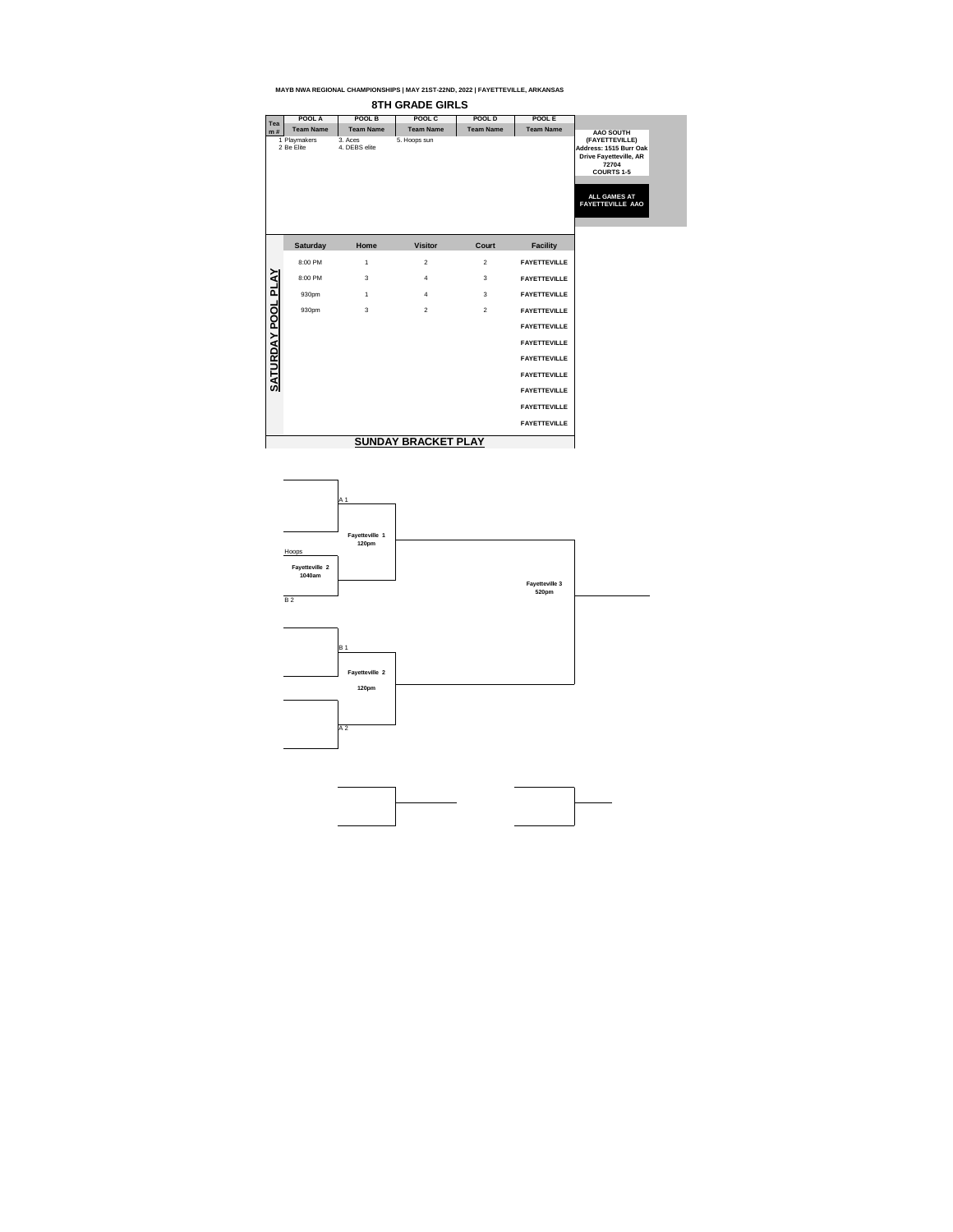



| <b>Tea</b>              | POOL A                                    | <b>POOL B</b>                                          | POOL C                     | POOL D           | <b>POOL E</b>       |                                                                                                                                                                               |
|-------------------------|-------------------------------------------|--------------------------------------------------------|----------------------------|------------------|---------------------|-------------------------------------------------------------------------------------------------------------------------------------------------------------------------------|
| m#                      | <b>Team Name</b><br>1 No limits<br>2 Aces | <b>Team Name</b><br>3. Be elite curry<br>4. DEBS elite | <b>Team Name</b>           | <b>Team Name</b> | <b>Team Name</b>    | <b>AAO SOUTH</b><br>(FAYETTEVILLE)<br>Address: 1515 Burr Oak<br><b>Drive Fayetteville, AR</b><br>72704<br><b>COURTS 1-5</b><br><b>ALL GAMES AT</b><br><b>FAYETTEVILLE AAO</b> |
|                         | <b>Saturday</b>                           | Home                                                   | <b>Visitor</b>             | <b>Court</b>     | <b>Facility</b>     |                                                                                                                                                                               |
|                         | 5:00 PM                                   | $\mathbf{1}$                                           | $\overline{2}$             | $\mathbf 1$      | <b>FAYETTEVILLE</b> |                                                                                                                                                                               |
| $\overline{\mathsf{A}}$ | 5:00 PM                                   | 3                                                      | 4                          | $\overline{2}$   | <b>FAYETTEVILLE</b> |                                                                                                                                                                               |
| $\mathbf{a}$            | 715pm                                     | $\mathbf 1$                                            | 4                          | $\mathbf 1$      | <b>FAYETTEVILLE</b> |                                                                                                                                                                               |
| <b>POOL</b>             | 8:00 PM                                   | 3                                                      | $\overline{2}$             | $\mathbf 1$      | <b>FAYETTEVILLE</b> |                                                                                                                                                                               |
|                         |                                           |                                                        |                            |                  | <b>FAYETTEVILLE</b> |                                                                                                                                                                               |
| <b>NAD</b>              |                                           |                                                        |                            |                  | <b>FAYETTEVILLE</b> |                                                                                                                                                                               |
|                         |                                           |                                                        |                            |                  | <b>FAYETTEVILLE</b> |                                                                                                                                                                               |
| <u>SATUR</u>            |                                           |                                                        |                            |                  | <b>FAYETTEVILLE</b> |                                                                                                                                                                               |
|                         |                                           |                                                        |                            |                  | <b>FAYETTEVILLE</b> |                                                                                                                                                                               |
|                         |                                           |                                                        |                            |                  | <b>FAYETTEVILLE</b> |                                                                                                                                                                               |
|                         |                                           |                                                        |                            |                  | <b>FAYETTEVILLE</b> |                                                                                                                                                                               |
|                         |                                           |                                                        | <b>SUNDAY BRACKET PLAY</b> |                  |                     |                                                                                                                                                                               |

## **9TH & 10TH GRADE GIRLS**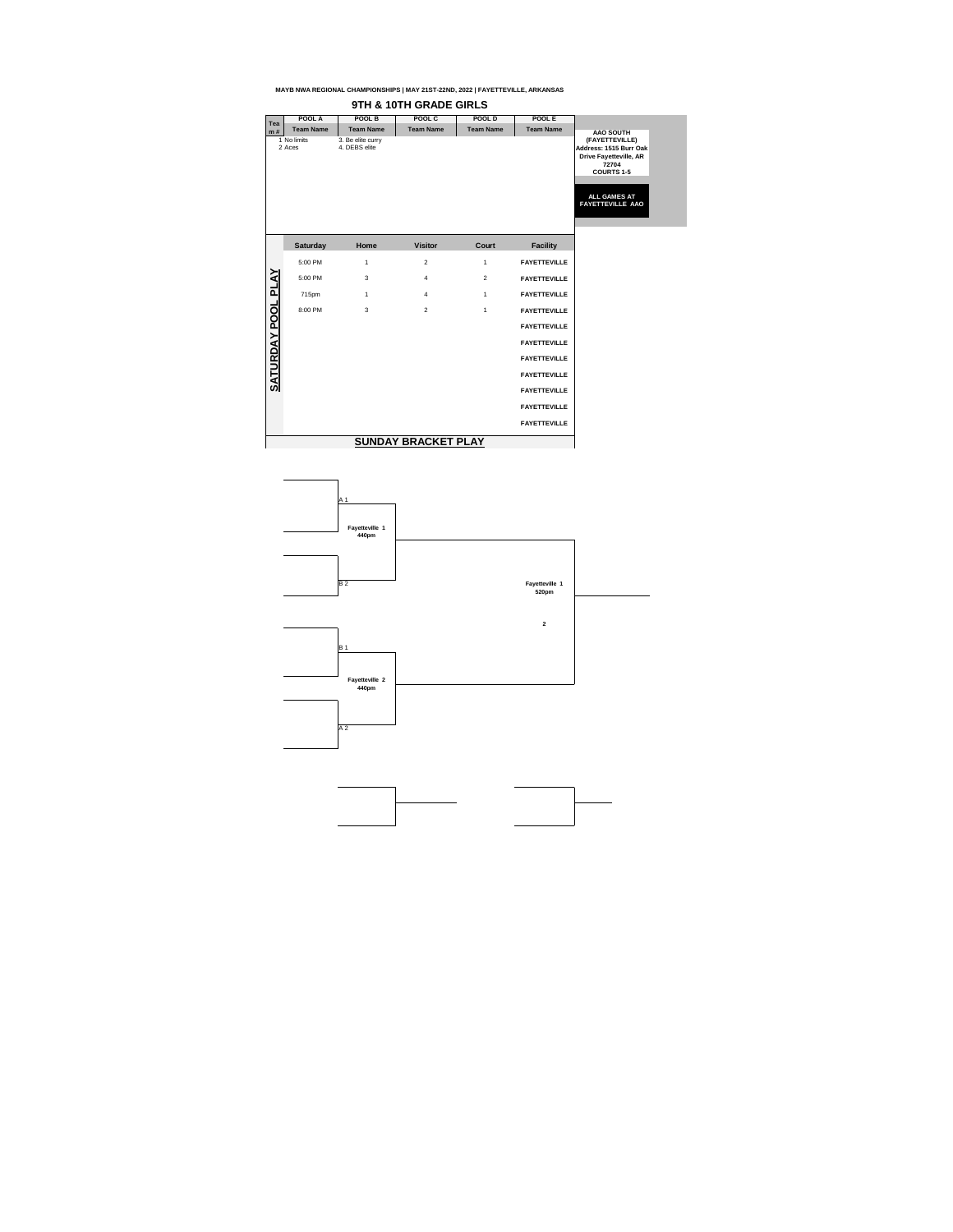|                  | POOL A           | POOL B                                  | POOL C                      | POOL D            | POOL E           |                                                                                       |
|------------------|------------------|-----------------------------------------|-----------------------------|-------------------|------------------|---------------------------------------------------------------------------------------|
| <b>Team</b><br># | <b>Team Name</b> | <b>Team Name</b>                        | <b>Team Name</b>            | <b>Team Name</b>  | <b>Team Name</b> |                                                                                       |
|                  | 479 T- wolves    | 3, Ar Elite 2025                        | 5. Ok swift kennedy<br>2025 | 7. Cardinals sat  | 9. BTS sat       | <b>AAO SOUTH</b><br>(FAYETTEVILLE)                                                    |
|                  | 2 Ok swift 2025  | 4. Sneaker Squeaker 6. Fam Elite<br>sat |                             | 8. Missouri 66ers |                  | Address: 1515 Burr Oak<br><b>Drive Fayetteville, AR</b><br>72704<br><b>COURTS 1-5</b> |
|                  |                  |                                         |                             |                   |                  | <b>ALL GAMES AT</b><br><b>FAYETTEVILLE AAO</b>                                        |



|                      | <b>Saturday</b> | Home           | <b>Visitor</b>             | <b>Court</b>   | <b>Facility</b>     |
|----------------------|-----------------|----------------|----------------------------|----------------|---------------------|
|                      | 845am           | $\overline{7}$ | 8                          | 5              | <b>FAYETTEVILLE</b> |
| $\tilde{\mathbf{A}}$ | 1015am          | 5              | $6\phantom{1}$             | $\overline{4}$ | <b>FAYETTEVILLE</b> |
| $\mathbf{a}$         | 1230pm          | $\bf 8$        | $6\phantom{1}$             | 5              | <b>FAYETTEVILLE</b> |
| <b>POOL</b>          | 1230pm          | 5              | $\overline{7}$             | $\overline{4}$ | <b>FAYETTEVILLE</b> |
|                      | 330pm           | 3              | $\overline{4}$             | $\overline{4}$ | <b>FAYETTEVILLE</b> |
| YA<br>$\Box$         | 5:00 PM         | 3              | $\overline{2}$             | 5              | <b>FAYETTEVILLE</b> |
| $\mathbf{\alpha}$    | 630pm           | 1              | $\overline{2}$             | 5              | <b>FAYETTEVILLE</b> |
| <b>SAT</b>           | 845pm           | 1              | $\overline{4}$             | 5              | <b>FAYETTEVILLE</b> |
|                      | 930pm           | 9              | $\overline{4}$             |                | <b>FAYETTEVILLE</b> |
|                      |                 |                |                            |                | <b>FAYETTEVILLE</b> |
|                      |                 |                |                            |                | <b>FAYETTEVILLE</b> |
|                      |                 |                | <b>SUNDAY BRACKET PLAY</b> |                |                     |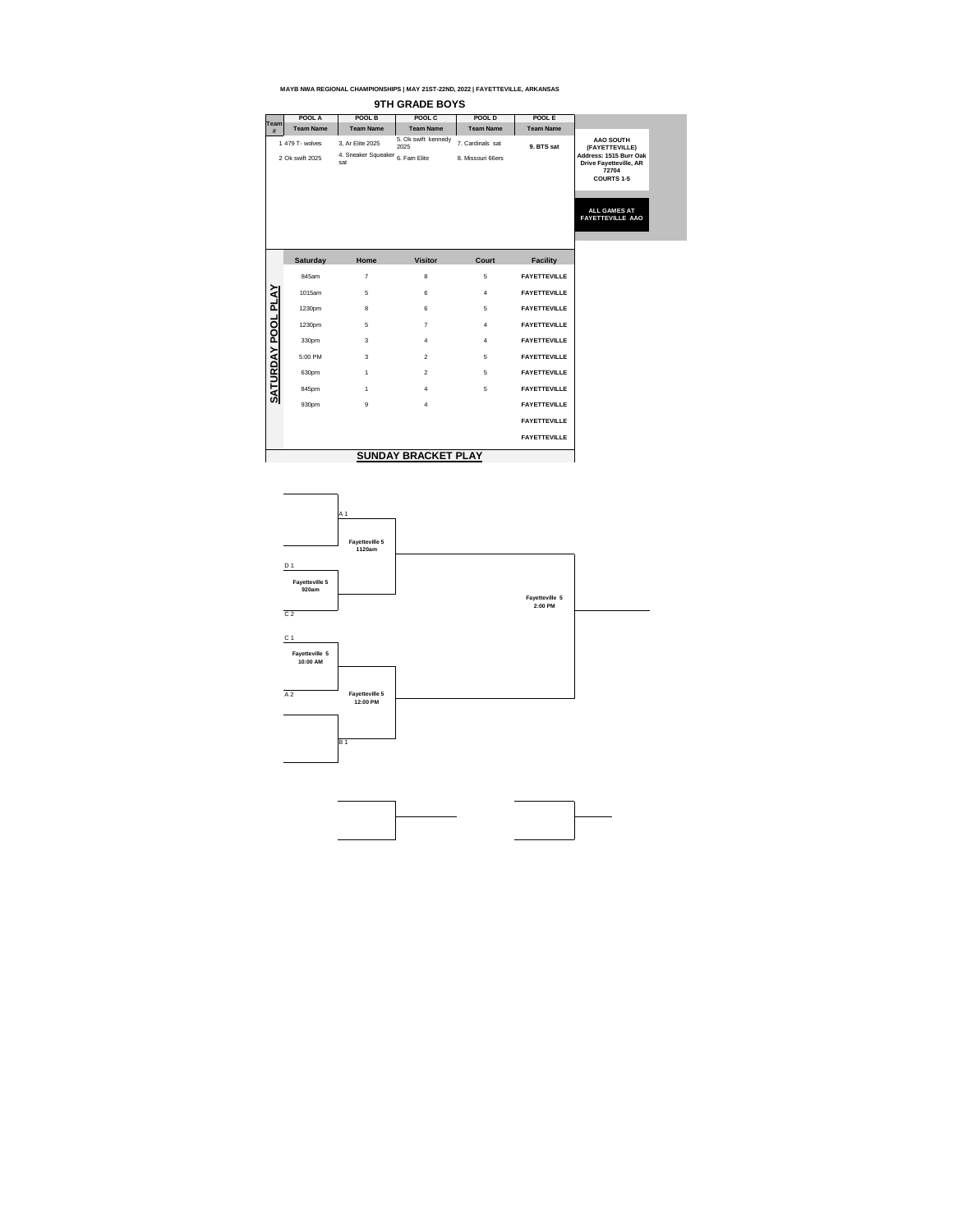**Fayetteville 5**

| Tea           | POOL A                        | POOL B                          | POOL C                   | POOL D                           | POOL E              |                                                                                                                                                           |
|---------------|-------------------------------|---------------------------------|--------------------------|----------------------------------|---------------------|-----------------------------------------------------------------------------------------------------------------------------------------------------------|
| m#            | <b>Team Name</b>              | <b>Team Name</b>                | <b>Team Name</b>         | <b>Team Name</b>                 | <b>Team Name</b>    | <b>AAO SOUTH</b>                                                                                                                                          |
|               | 1 479 T wolves<br>2 918 Hoops | 3. Rv HAWGS<br>4. Ok swift 2024 | 5. Aces<br>6. DEBS Elite | 7. Missouri 66ers<br>8. Team Jah | 9. Be elite tate    | (FAYETTEVILLE)<br>Address: 1515 Burr Oak<br><b>Drive Fayetteville, AR</b><br>72704<br><b>COURTS 1-5</b><br><b>ALL GAMES AT</b><br><b>FAYETTEVILLE AAO</b> |
|               | <b>Saturday</b>               | Home                            | <b>Visitor</b>           | <b>Court</b>                     | <b>Facility</b>     |                                                                                                                                                           |
|               |                               |                                 |                          |                                  | <b>FAYETTEVILLE</b> |                                                                                                                                                           |
| YA            | 8:00 AM                       | $\mathfrak{S}$                  | $\overline{5}$           | 5                                | <b>FAYETTEVILLE</b> |                                                                                                                                                           |
| نے            | 930am                         | 4                               | $\overline{7}$           | 5                                | <b>FAYETTEVILLE</b> |                                                                                                                                                           |
| <b>POOL</b>   | 930am                         | 1                               | $6\,$                    | $\overline{4}$                   | <b>FAYETTEVILLE</b> |                                                                                                                                                           |
|               | 1015am                        | 3                               | 4                        | $\overline{5}$                   | <b>FAYETTEVILLE</b> |                                                                                                                                                           |
| YA            | 1145am                        | 1                               | $\boldsymbol{2}$         | 5                                | <b>FAYETTEVILLE</b> |                                                                                                                                                           |
| <b>SATURD</b> | 1145am                        | $\overline{7}$                  | 8                        | $\overline{4}$                   | <b>FAYETTEVILLE</b> |                                                                                                                                                           |
|               | 115pm                         | $\sqrt{5}$                      | 6                        | 5                                | <b>FAYETTEVILLE</b> |                                                                                                                                                           |
|               | 2:00 PM                       | $\overline{2}$                  | $9\,$                    | $5\phantom{.0}$                  | <b>FAYETTEVILLE</b> |                                                                                                                                                           |
|               | 630pm                         | 8                               | $9\,$                    | $\overline{2}$                   | <b>FAYETTEVILLE</b> |                                                                                                                                                           |
|               |                               |                                 |                          |                                  | <b>FAYETTEVILLE</b> |                                                                                                                                                           |
|               |                               |                                 |                          |                                  |                     |                                                                                                                                                           |
|               | E 1                           |                                 |                          |                                  |                     |                                                                                                                                                           |





#### **MAYB NWA REGIONAL CHAMPIONSHIPS | MAY 21ST-22ND, 2022 | FAYETTEVILLE, ARKANSAS**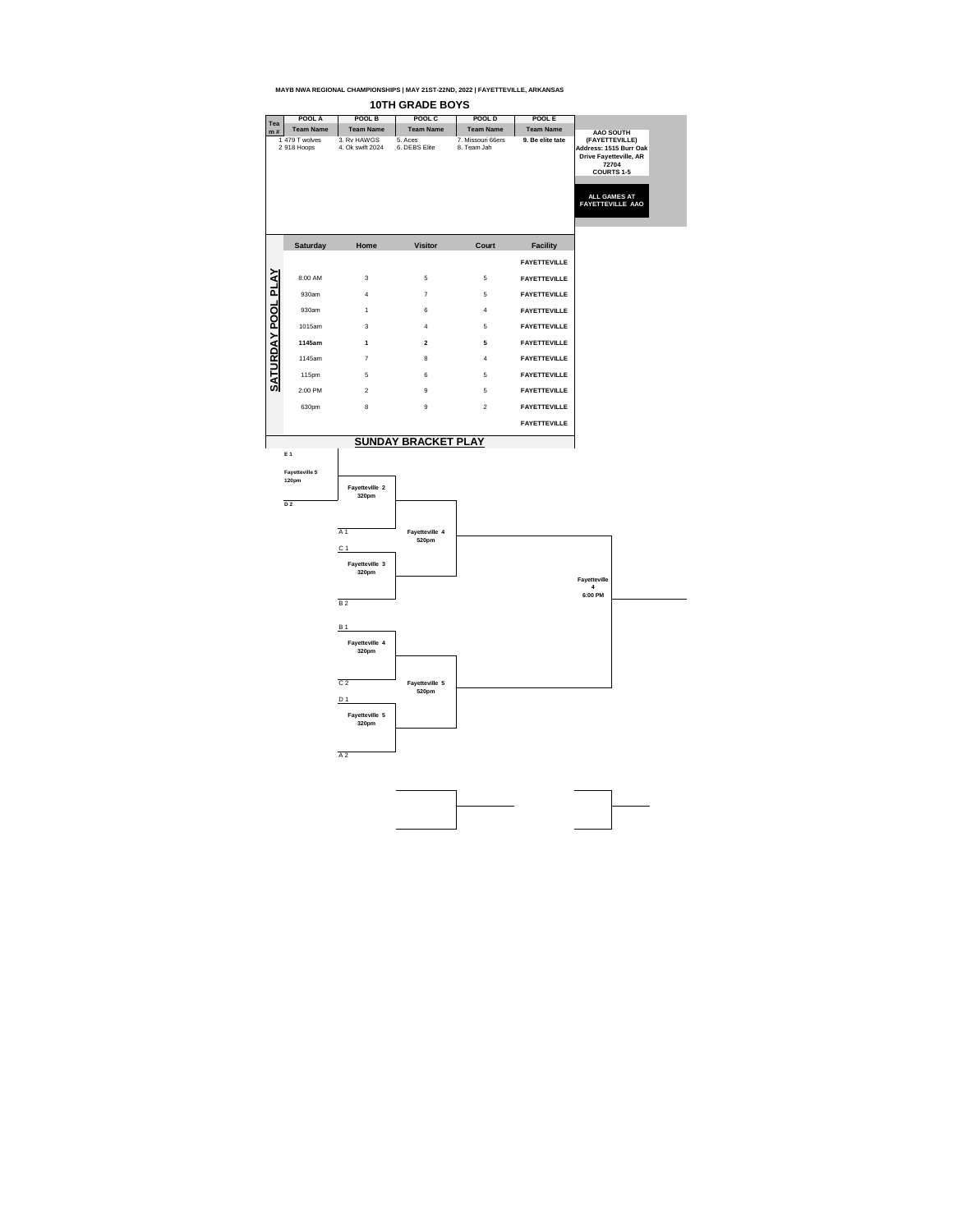|           | POOL A             | POOL B            | POOL C             | POOL D            | <b>POOL E</b>    |                                                                                       |  |
|-----------|--------------------|-------------------|--------------------|-------------------|------------------|---------------------------------------------------------------------------------------|--|
| Team<br># | <b>Team Name</b>   | <b>Team Name</b>  | <b>Team Name</b>   | <b>Team Name</b>  | <b>Team Name</b> |                                                                                       |  |
|           | 1 New School       | 3. Ar sharks 2022 | 5.Aces             | 7. Rainmakers sat |                  | <b>AAO SOUTH</b><br>(FAYETTEVILLE)                                                    |  |
|           | 2 Be Elite Bingham | 4. Team copper    | 6. Missourri 66ers | Playmakers sun    |                  | Address: 1515 Burr Oak<br><b>Drive Fayetteville, AR</b><br>72704<br><b>COURTS 1-5</b> |  |
|           |                    |                   |                    |                   |                  | <b>ALL GAMES AT</b><br><b>FAYETTEVILLE AAO</b>                                        |  |



|                            | <b>Saturday</b> | Home            | <b>Visitor</b> | <b>Court</b>            | <b>Facility</b>     |  |  |
|----------------------------|-----------------|-----------------|----------------|-------------------------|---------------------|--|--|
|                            |                 |                 |                |                         | <b>FAYETTEVILLE</b> |  |  |
| $\tilde{\mathbf{A}}$       | 245pm           | $\overline{4}$  | $\overline{7}$ | 5                       | <b>FAYETTEVILLE</b> |  |  |
|                            | 245pm           | $\mathbf 1$     | $\overline{2}$ | $\overline{4}$          |                     |  |  |
| $\overline{\mathbf{a}}$    | 330pm           | 1               | 3              | 5                       | <b>FAYETTEVILLE</b> |  |  |
| <b>POOL</b>                |                 |                 |                |                         | <b>FAYETTEVILLE</b> |  |  |
|                            | 545pm           | $\overline{4}$  | 5              | 5                       | <b>FAYETTEVILLE</b> |  |  |
| YA                         | 545pm           | $6\phantom{1}6$ | $\overline{7}$ | $\overline{\mathbf{4}}$ | <b>FAYETTEVILLE</b> |  |  |
|                            | 715pm           | $\overline{2}$  | 3              | 5                       |                     |  |  |
| <u>SATURD</u>              | 8:00 PM         | $6\,$           | 5              | 5                       | <b>FAYETTEVILLE</b> |  |  |
|                            |                 |                 |                |                         | <b>FAYETTEVILLE</b> |  |  |
|                            | 930pm           | 6               | $\overline{4}$ | 5                       | <b>FAYETTEVILLE</b> |  |  |
|                            |                 |                 |                |                         | <b>FAYETTEVILLE</b> |  |  |
|                            |                 |                 |                |                         | <b>FAYETTEVILLE</b> |  |  |
| <b>SUNDAY BRACKET PLAY</b> |                 |                 |                |                         |                     |  |  |

## **HIGH SCHOOL BOYS**